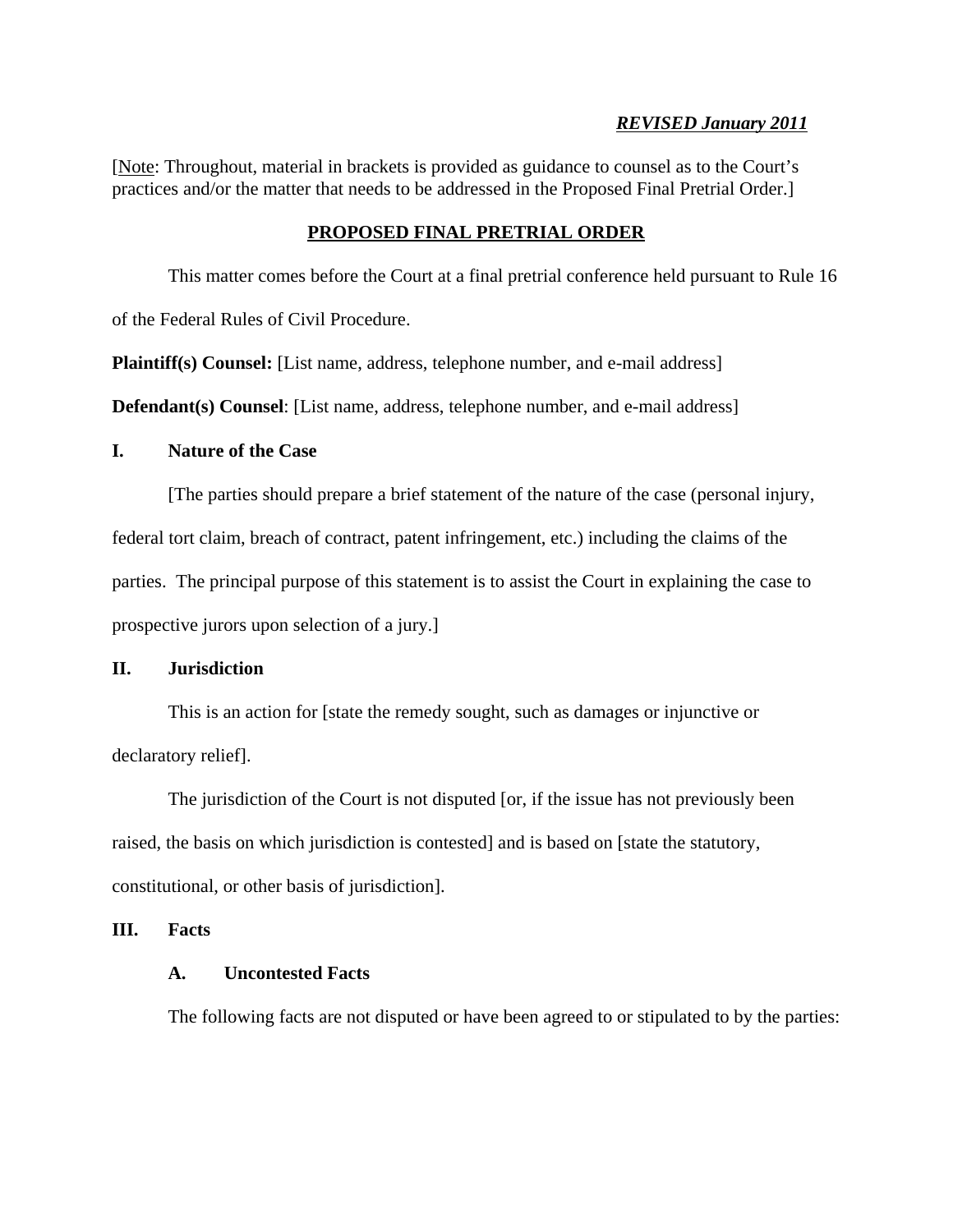[This section should contain a comprehensive statement of the facts which will become a part of the evidentiary record in the case and which, in jury trials, will be read to the jury at the beginning of the evidentiary portion of the trial.]

#### **B. Contested Facts**

[Identify the facts in issue, with a brief statement of what each party intends to prove in support of its claims and/or defenses. These summaries should be sufficient to identify for the Court the essential facts in issue and to fairly notify the other parties of what counsel expects to prove at trial.]

## **IV. Issues of Law**

[Include a statement of the issues of law which any party contends remain to be litigated, and a citation of authorities relied upon by each party.]

[The Court will preclude a party from seeking relief based on claims and defenses not described in the draft pretrial order.]

### **V. Witnesses**

[Indicate which witnesses will testify in person and which by deposition. Any witness not listed will be precluded from testifying, absent good cause shown. Indicate if there are any objections to a witness and, if so, briefly state the basis for the objection.]

[In the absence of an alternative agreement between the parties, witnesses will be sequestered. Also, unless the parties reach an alternative agreement, the order of the presentation of evidence will follow the burden of proof.]

2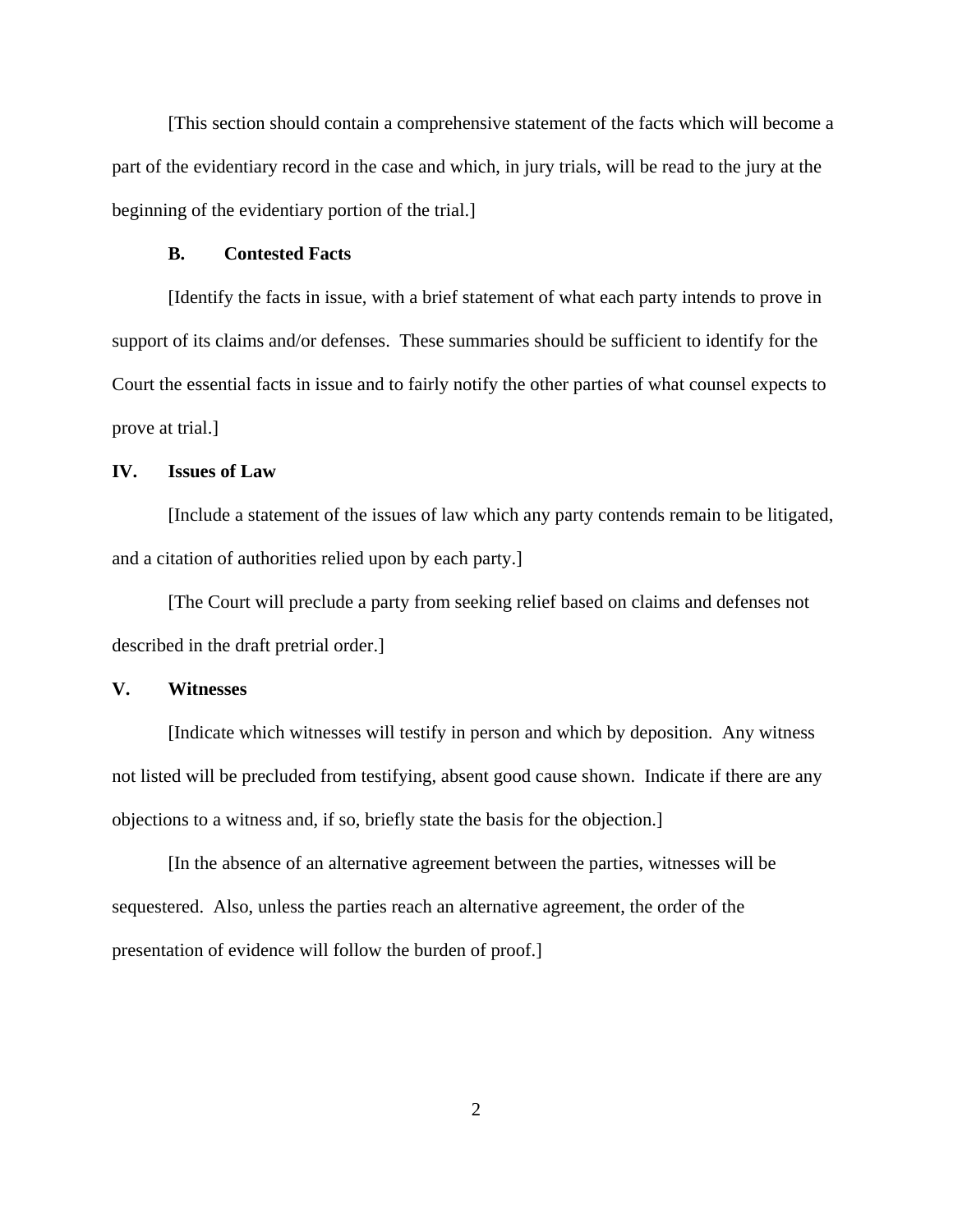#### **A. List of Witnesses the Plaintiff Expects to Call**

- **1. Expert witnesses**
- **2. Non-expert witnesses**

#### **B. List of Witnesses Defendant Expects to Call**

- **1. Expert witnesses**
- **2. Non-expert witnesses**

# **C. List of Witnesses Third Parties Expect to Call**

[If there are any third parties to the action, they should include an identical list of witnesses as that contained in Parts A and B above.]

### **D. Testimony by Deposition**

[Counsel should confer prior to the pretrial conference to determine which testimony will be offered by deposition (including video tape depositions), to agree on the designation of those portions of the depositions to be offered into evidence, and to identify objections. If there are objections that will need to be resolved, counsel will submit the transcript and a summary of the objections with the draft pretrial order. All irrelevant and redundant material, including colloquy between counsel and objections, will be eliminated when the deposition is read or viewed at trial.]

### **VI. Exhibits**

#### **A. Exhibits**

[The parties are to provide a list of pre-marked exhibits which each party intends to offer at trial, along with citations to the Federal Rules of Evidence to note any objections thereto lodged by any other party. Exhibits not listed will not be admitted unless good cause is shown.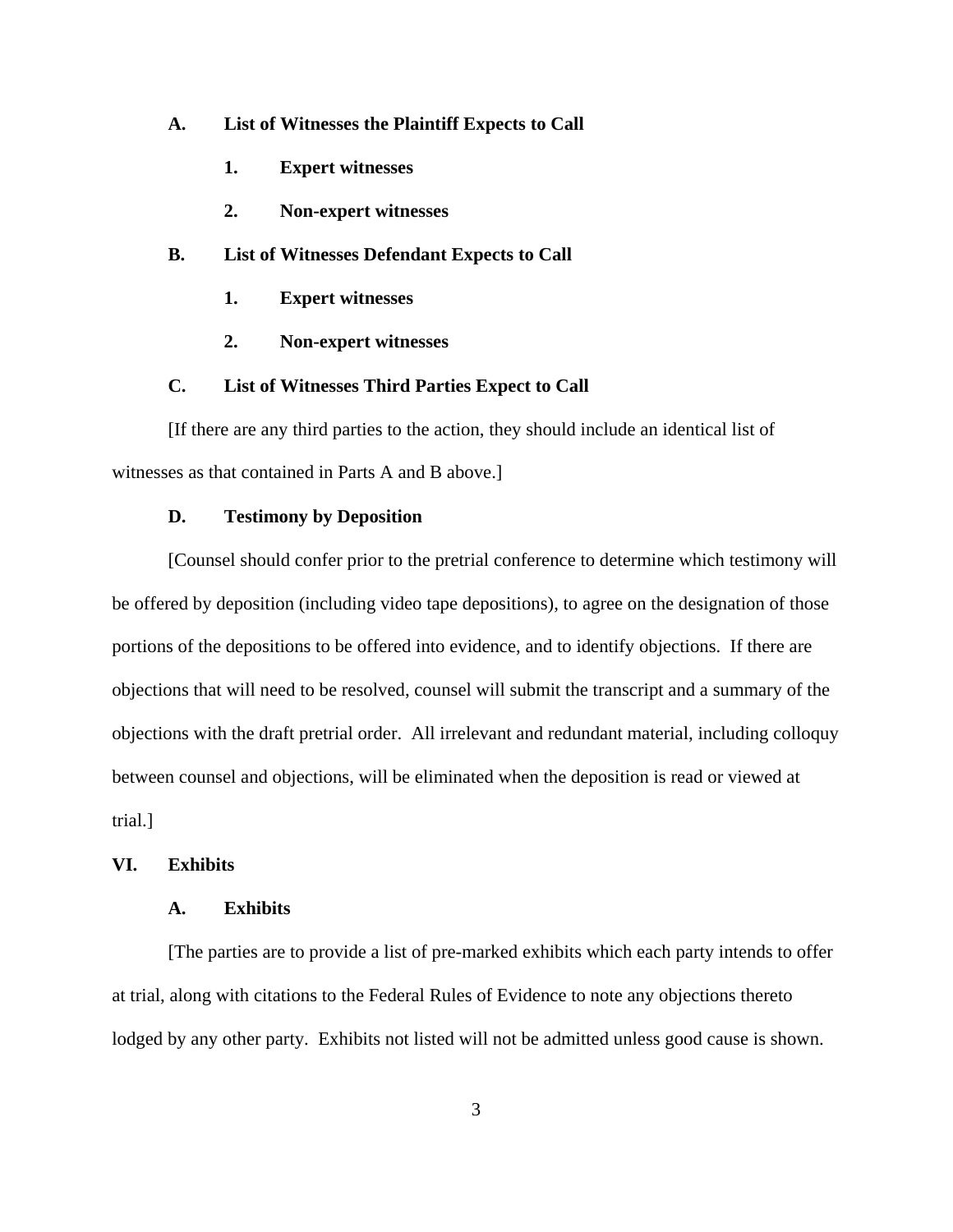Exhibits not objected to will be received into evidence by the operation of the Final Pretrial Order without the need for additional foundation testimony.]

On or before the first day of trial, counsel will deliver to the Courtroom Deputy a completed AO Form 187 exhibit list for each party.

A party will provide exhibits to be used in connection with direct examination by 3:00 p.m. the day before their intended use, and objections will be provided no later than 7:30 p.m. the night before their intended use. If good faith efforts to resolve the objections fail, the party objecting to the exhibits shall bring its objections to the Court's attention prior to the witness being called to the witness stand.

### **B. Demonstrative Exhibits**

The parties will exchange demonstratives to be used in opening statements by 8 p.m. two nights before opening statements. The parties will provide any objections to such demonstratives by 12 noon on the day before opening statements.

A party will provide demonstrative exhibits to be used in connection with direct examination by 3:00 p.m. the day before their intended use, and objections will be provided no later than 7:30 p.m. the night before their intended use. If any of the demonstratives change after the deadline, the party intending to use the demonstrative will promptly notify the opposing party of the change(s).

The party seeking to use a demonstrative will provide a color representation of the demonstrative to the other side in PDF form. However, for video or animations, the party seeking to use the demonstrative will provide it to the other side on a DVD or CD. For irregularly sized physical exhibits, the party seeking to use the demonstrative will provide a

4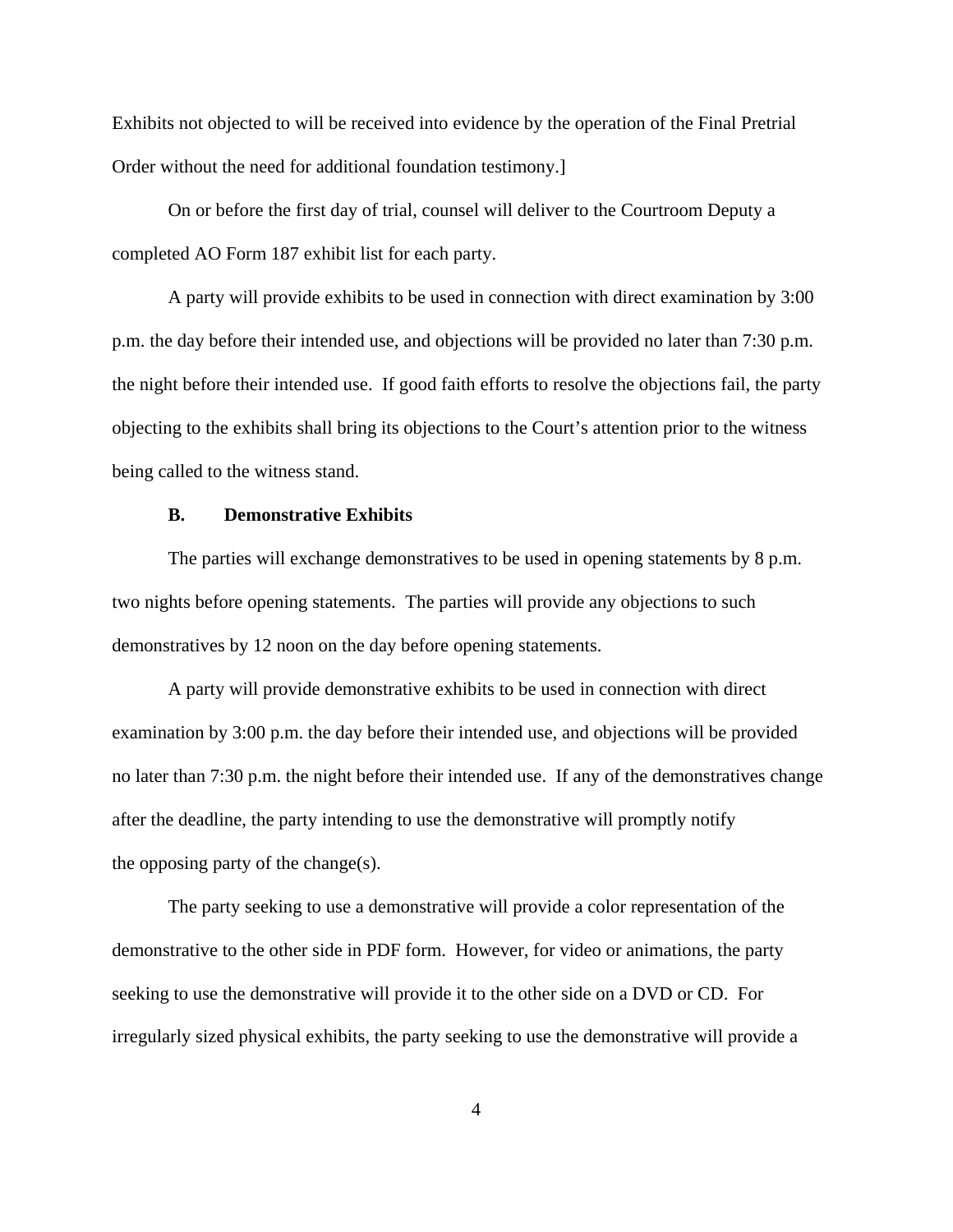color representation as a PDF of 8.5 x 11 copies of the exhibits.

This provision does not apply to demonstratives created during testimony or demonstratives to be used for cross examination, neither of which need to be provided to the other side in advance of their use. In addition, blow-ups or highlights of exhibits or parts of exhibits or testimony are not required to be provided to the other side in advance of their use.

If good faith efforts to resolve objections to demonstrative exhibits fail, the objecting party shall bring its objections to the Court's attention prior to the opening statements or prior to the applicable witness being called to the witness stand.

#### **VII. Damages**

[Include an itemized statement of all damages, including special damages.]

#### **VIII. Bifurcated Trial**

[Indicate whether the parties desire a bifurcated trial, and, if so, why.]

### **IX. Motions** *in Limine*

[Motions *in limine* shall not be separately filed. All *in limine* requests and responses thereto shall be set forth in the proposed pretrial order. Each party shall be limited to three (3) *in limine* requests, unless otherwise permitted by the Court. The *in limine* request and any response shall contain the authorities relied upon; each *in limine* request may be supported by a maximum of three (3) pages of argument and may be opposed by a maximum of three (3) pages of argument, and the party making the *in limine* request may add a maximum of one (1) additional page in reply in support of its request. If more than one party is supporting or opposing an *in limine* request, such support or opposition shall be combined in a single three (3) page submission (and, if the moving party, a single one (1) page reply), unless otherwise ordered by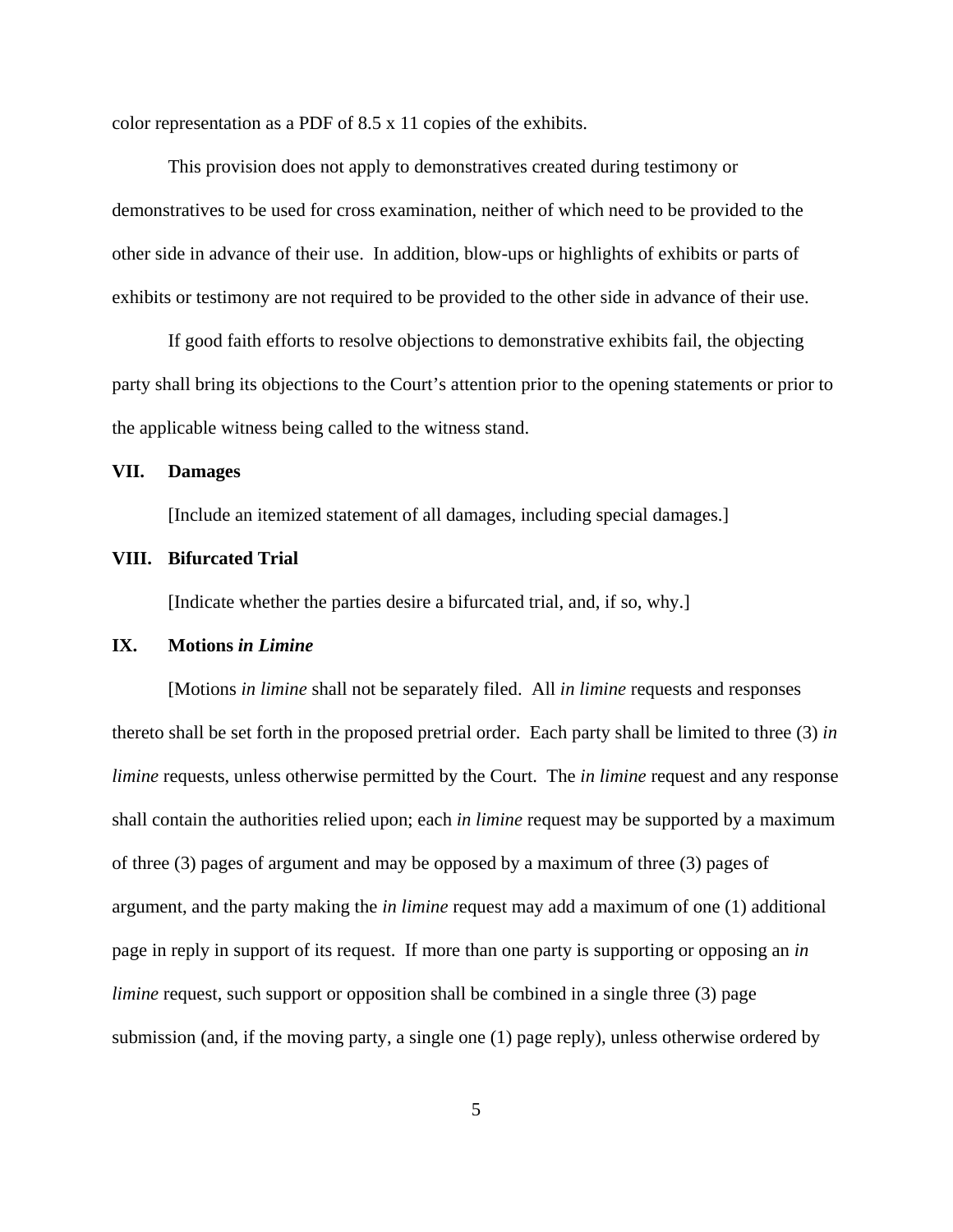the Court. No separate briefing shall be submitted on *in limine* requests, unless otherwise permitted by the Court.]

#### **X. Discovery**

Each party has completed discovery.

#### **XI. Number of Jurors**

There shall be eight jurors. The Court will conduct jury selection through the "struck juror" method, beginning with the Court reading voir dire to the jury panel in the courtroom, continuing by meeting with jurors individually in chambers and there addressing any challenges for cause, and concluding back in the courtroom with peremptory strikes.

#### **XII. Non-Jury Trial**

[If the parties desire a detailed opinion from the Court post-trial, counsel should include a proposed post-trial briefing schedule in the draft pretrial order.]

In their initial briefs, each party shall provide proposed Findings of Fact, separately stated in numbered paragraphs, constituting a detailed listing of the relevant material facts the party believes it has proven, in a simple narrative form. In their initial briefs, each party shall also provide Conclusions of Law, with supporting citations.

#### **XIII. Length of Trial**

[The trial will be timed. Indicate the number of hours the parties request for their trial presentations.]

Time will be charged to a party for its opening statement, direct and redirect examinations of witnesses it calls, cross-examination of witnesses called by any other party, and closing argument. The Courtroom Deputy will keep a running total of trial time used by counsel.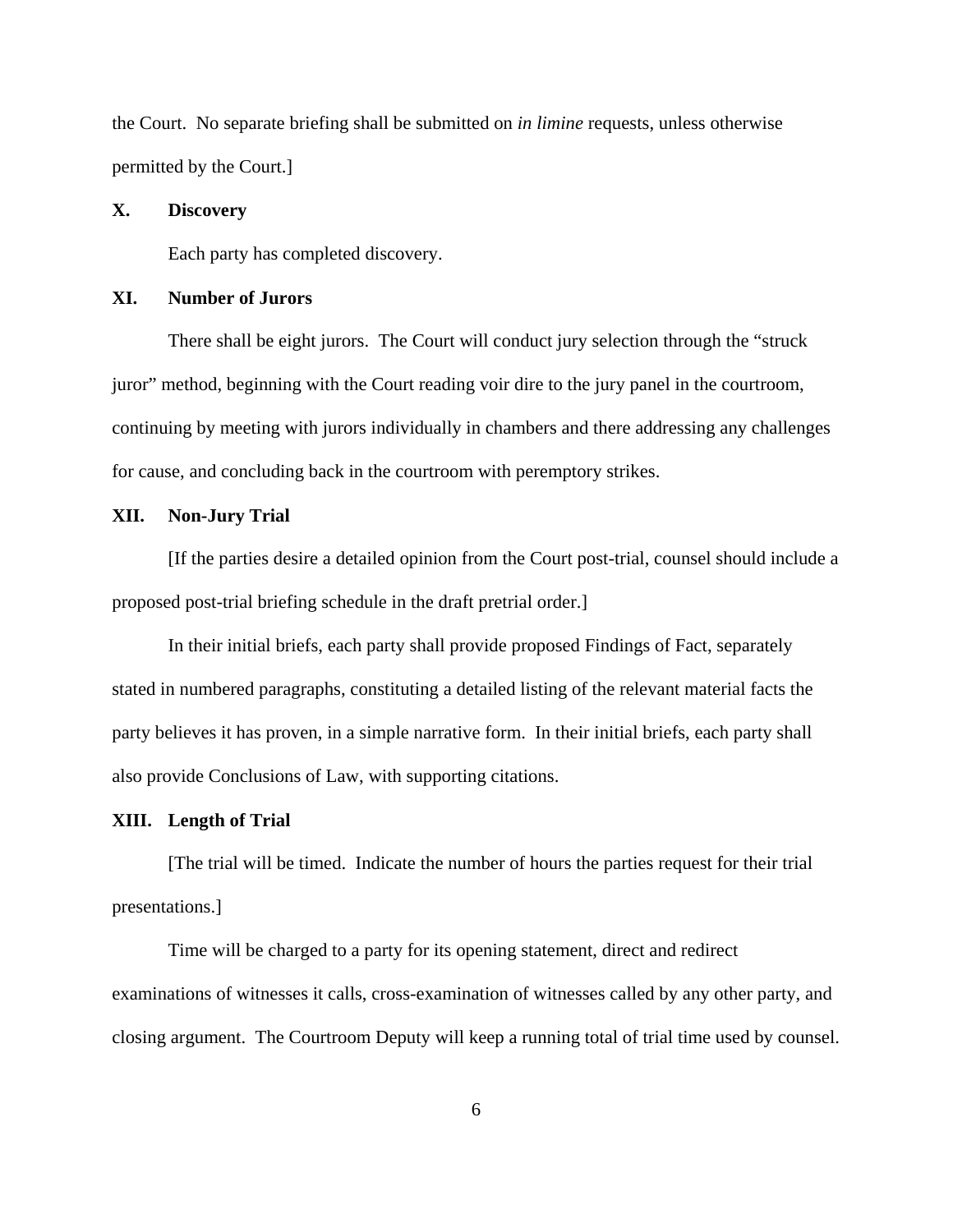### **XIV. Amendments of the Pleadings**

[Indicate any amendments of the pleadings desired by any party, along with a statement whether the proposed amendment is objected to and, if objected to, the grounds for the objection.]

# **XV. Additional Matters**

[List here any additional issues requiring resolution prior to trial, including whether the parties anticipate requesting that the courtroom be closed to the public for a portion of any specified witness' testimony.]

## **XVI. Settlement**

[Provide a certification that the parties have engaged in a good faith effort to explore the resolution of the controversy by settlement, including a description of the overall extent of such efforts and identification of the date of the most recent substantive discussions regarding settlement.]